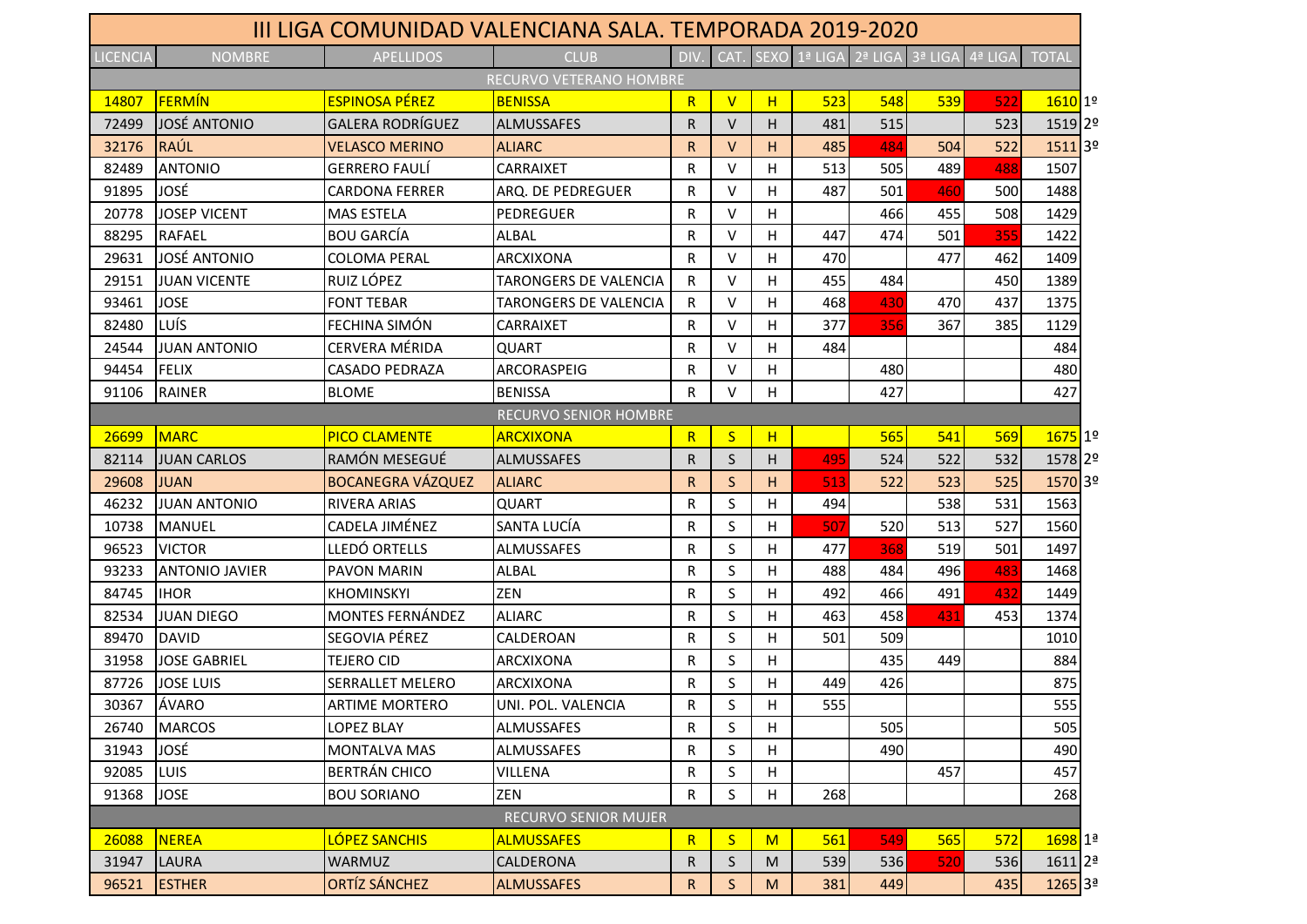| 96522                       | <b>EVA MARÍA</b>      | ORTÍZ SÁNCHEZ                     | <b>ALMUSSAFES</b>           | R            | S            | M | 381 | 437 |     | 429 | 1247               |  |
|-----------------------------|-----------------------|-----------------------------------|-----------------------------|--------------|--------------|---|-----|-----|-----|-----|--------------------|--|
| 89451                       | <b>PILAR</b>          | LÓPEZ MOLINA                      | <b>DUCAL ARCH</b>           | R            | S            | M | 384 |     | 444 | 395 | 1223               |  |
| 89452                       | <b>SANDRA</b>         | <b>GÓMEZ PINEDO</b>               | <b>DUCAL ARCH</b>           | R            | S            | M | 410 | 435 | 364 | 337 | 1209               |  |
| 93235                       | <b>SILVIA</b>         | GASCÓ CUENCA                      | ALBAL                       | R            | S            | M | 308 | 290 | 360 |     | 958                |  |
| 94452                       | <b>VIRGINIA</b>       | TAPIA ROLDAN                      | ARCORASPEIG                 | R            | S            | M |     | 494 |     |     | 494                |  |
| 96526                       | <b>ELENA</b>          | TELEDO GIRONA                     | ALMUSSAFES                  | $\mathsf{R}$ | S            | M |     | 312 |     |     | 312                |  |
|                             |                       |                                   | <b>RECURVO NOVEL HOMBRE</b> |              |              |   |     |     |     |     |                    |  |
| 99589                       | <b>JUANJO</b>         | <b>MIQUEL PICÓ</b>                | <b>ARCXIXONA</b>            | R            | N            | H | 528 | 525 | 535 |     | 1588 1º            |  |
| <b>RECURVO JUNIOR HOBRE</b> |                       |                                   |                             |              |              |   |     |     |     |     |                    |  |
| 82484                       | <b>HECTOR</b>         | FIEL SÁNCHEZ                      | <b>CARRAIXET</b>            | $\mathsf{R}$ |              | H | 525 | 538 | 555 |     | 1618 1º            |  |
| 89463                       | <b>DAVID</b>          | <b>MENA BELLOD</b>                | CALDERONA                   | $\mathsf{R}$ | J            | н | 515 | 501 | 514 | 522 | 1551 2º            |  |
| 88940                       | <b>ANTONIO MIGUEL</b> | JIMÉNEZ FRANCH                    | CALDERONA                   | R            | $\mathbf{I}$ | H | 503 |     |     |     | 503                |  |
| 29129                       | ÁNGEL                 | MARTÍNEZ SANTOS                   | <b>ALIARC</b>               | R            |              | н |     | 403 |     |     | 403                |  |
| 98810                       | <b>ADRIÁN</b>         | IZQUIERDO GARCÍA                  | <b>CALDERONA</b>            | R            |              | H | 342 |     |     |     | 342                |  |
| <b>RECURVO JUNIOR MUJER</b> |                       |                                   |                             |              |              |   |     |     |     |     |                    |  |
| 93381                       | ANGELS                | <b>ALCARAZ VALLS</b>              | <b>SATA LUCIA</b>           | R            |              | M |     | 513 | 535 | 536 | 1584 1º            |  |
| 83556                       | <b>YOLANDA</b>        | LUCHA ESCRIBANO                   | <b>ALMUSSAFES</b>           | $\mathsf{R}$ |              | M | 456 | 476 | 449 | 487 | 1419 2º            |  |
| RECURVO CADETE HOMBRE       |                       |                                   |                             |              |              |   |     |     |     |     |                    |  |
| 33059                       | <b>EMILIO</b>         | <b>LUCHA ESCRIBADO</b>            | <b>ALMUSSAFES</b>           | R            | $\mathsf{C}$ | H |     | 554 | 555 | 559 | 1668 1º            |  |
| 89584                       | <b>ANDRIÁN</b>        | <b>CANDELA JULIAN</b>             | <b>SANTA LUCIA</b>          | R            | C            | н | 542 | 545 | 546 | 538 | 1633 2º            |  |
| 86488                       | RUBÉN                 | <b>MIRA BELMONTE</b>              | <b>ARCXIXONA</b>            | R            | $\mathsf C$  | Н | 538 | 513 | 527 | 539 | 1604 3º            |  |
| 91991                       | <b>ALBERTO</b>        | <b>OLCINA CALABUIG</b>            | <b>CALDERONA</b>            | $\sf R$      | $\mathsf C$  | H | 464 | 477 | 491 |     | 1432 49            |  |
| 31942                       | SEBASTIÁN DIEGO       | <b>WARMUZ</b>                     | <b>CALDERONA</b>            | R            | $\mathsf{C}$ | н | 363 | 306 | 446 | 467 | 1276 5º            |  |
| 96876                       | <b>JAUME</b>          | TORRALBA CHINCHILLA               | <b>ALMUSSAFES</b>           | $\mathsf{R}$ | $\mathsf{C}$ | н | 301 | 311 |     |     | 612 6 <sup>0</sup> |  |
|                             |                       |                                   | RECURVO CADETE MUJER        |              |              |   |     |     |     |     |                    |  |
| 86489                       | <b>ANDREA</b>         | <b>MARTÍ BLANCO</b>               | <b>ARCXIXONA</b>            | $\mathsf{R}$ | $\mathsf{C}$ | M | 508 | 506 | 464 | 510 | 1524 1ª            |  |
| 70498                       | <b>JULIA</b>          | GALERA LÓPEZ DE FELIPE ALMUSSAFES |                             | R            | $\mathsf C$  | M | 454 | 475 |     | 494 | 1423 2ª            |  |
| 89462                       | <b>SARA</b>           | <b>MENA BELLOD</b>                | <b>CALERONA</b>             | R            | $\mathsf{C}$ | M | 374 | 426 | 504 | 490 | 1420 <sub>3ª</sub> |  |
| 96315                       | <b>ANDREA</b>         | <b>MULLOR BOIX</b>                | <b>ARCORASPEIG</b>          | $\mathsf{R}$ | $\mathsf{C}$ | M | 416 | 416 | 448 | 290 | 1280 4ª            |  |
| 82483                       | <b>TERESA</b>         | <b>GRAMUNTELL BONET</b>           | <b>CALERONA</b>             | $\mathsf{R}$ | $\mathsf{C}$ | M |     | 375 | 368 | 384 | 1127 5ª            |  |
| 96520                       | <b>ALICIA</b>         | <b>MARTÍNEZ BENEITO</b>           | <b>ALMUSSAFES</b>           | R            | $\mathsf C$  | M | 405 | 374 |     |     | 779 6ª             |  |
|                             |                       |                                   | RECURVO INFANTIL HOMBRE     |              |              |   |     |     |     |     |                    |  |
| 34399                       | <b>OSCAR</b>          | <b>APARICI MARTÍ</b>              | <b>DUCAL ARCH</b>           | $\mathsf{R}$ |              | H | 524 | 524 | 527 | 533 | 1584 1º            |  |
| 86775                       | <b>ENRIC</b>          | <b>MOSCARDÓ LLÀCER</b>            | ALMUSSAFES                  | R            |              | н | 433 | 432 |     | 448 | 1313 2º            |  |
| 91448                       | <b>ABEL MATHIAS</b>   | <b>CERCEL SOPIRLACHE</b>          | <b>ALMUSSAFES</b>           | R            |              | н | 420 | 424 | 438 | 419 | 1282 3º            |  |
| 98812                       | <b>ALFONSO</b>        | <b>CARMONA ORTÍZ</b>              | <b>CALDERONA</b>            | $\mathsf{R}$ |              | н | 465 |     |     |     | 465 49             |  |
|                             |                       |                                   | RECURVO INFANTIL MUJER      |              |              |   |     |     |     |     |                    |  |
| 81830                       | <b>SANDRA</b>         | <b>GRAU BEJAR</b>                 | <b>ARCORASPEIG</b>          | R            |              | M | 514 | 499 | 492 | 490 | 1505 1ª            |  |
| 95583                       | <b>CANDELA</b>        | PERIGÜELL MAHIQUES                | <b>DUCAL ARCH</b>           | R            |              | M | 448 | 426 | 438 | 382 | 1312 2ª            |  |
| 49938                       | <b>VERA</b>           | <b>MARTÍNEZ AMARTÍ</b>            | <b>CALDERONA</b>            | R            |              | M | 356 | 426 | 368 |     | 1150 <sup>3ª</sup> |  |
|                             |                       |                                   |                             |              |              |   |     |     |     |     |                    |  |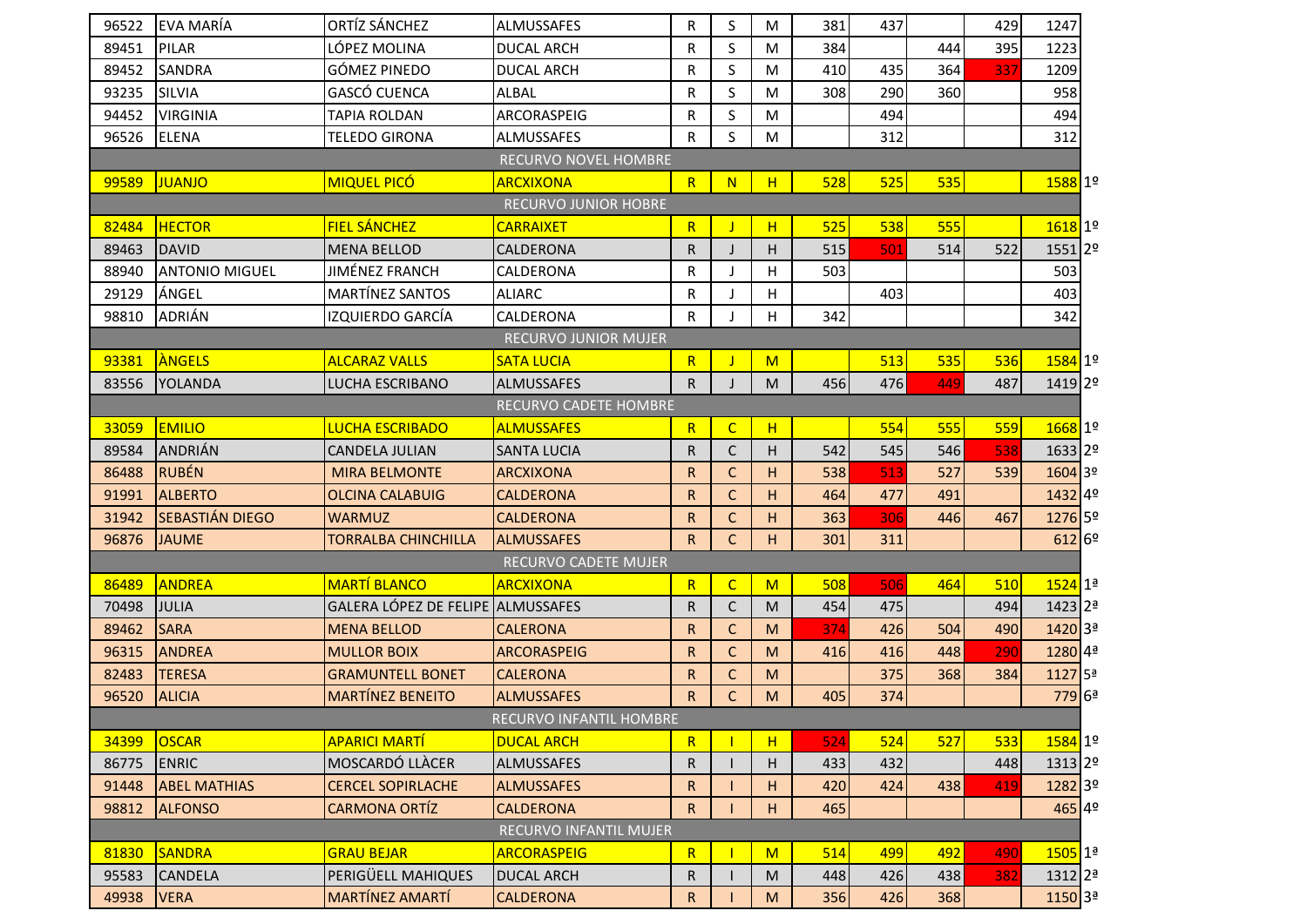| 91892                            | <b>ARIADNA</b>       | PÉREZ FUSTER                      | <b>ALBAL</b>                   | $\mathsf{R}$ |                         | M            | 297 |     |     |     | 297 4ª               |  |
|----------------------------------|----------------------|-----------------------------------|--------------------------------|--------------|-------------------------|--------------|-----|-----|-----|-----|----------------------|--|
| 82620                            | <b>OLGA</b>          | <b>PEREZ FLOR</b>                 | <b>VILLENA</b>                 | $\mathsf{R}$ |                         | M            |     |     | 295 |     | $295$ 5 <sup>ª</sup> |  |
| <b>RECURVO ALEVIN HOMBRE</b>     |                      |                                   |                                |              |                         |              |     |     |     |     |                      |  |
| 90144                            | <b>ALBERTO</b>       | <b>VICENTE RAIMINGUEZ</b>         | <b>CARRAIXET</b>               | R            | $\overline{A}$          | H            | 550 | 557 |     | 538 | 1645 1º              |  |
| 84746                            | <b>DENIS</b>         | KHOMINSKY LÁZARO                  | <b>ZEN</b>                     | $\mathsf{R}$ | A                       | Н            | 521 | 529 | 541 | 533 | 1603 2º              |  |
| 93433                            | <b>GUILLEM</b>       | <b>IBORRA RODRIGO</b>             | <b>ALMUSSAFES</b>              | $\mathsf{R}$ | $\overline{A}$          | H            | 545 | 540 |     | 514 | 1599 3º              |  |
|                                  |                      |                                   | RECURVO BENJAMÍN HOMBRE        |              |                         |              |     |     |     |     |                      |  |
| 99868                            | <b>ALVARO</b>        | <b>VICENTE RAIMINGUEZ</b>         | <b>CARRAIXET</b>               | R            | B                       | H            | 487 | 455 |     | 500 | 1442 1º              |  |
| 96528                            | <b>JOAN</b>          | <b>CARRASCO BOICH</b>             | <b>ALMUSSAFES</b>              | $\mathsf{R}$ | B                       | H            | 406 | 487 | 412 | 450 | 1349 2º              |  |
| 98811                            | <b>DANIEL</b>        | <b>MELENGO MUÑOZ</b>              | <b>CALDERONA</b>               | $\mathsf{R}$ | B                       | н            | 399 |     |     |     | 399 3º               |  |
|                                  |                      |                                   | RECUVO BENJAMÍN MUJER          |              |                         |              |     |     |     |     |                      |  |
| 93432                            | <b>JADE</b>          | LÓPEZ SANCHÍS                     | <b>ALMUSSAFES</b>              | R            | B                       | M            | 477 |     |     |     | 477 1ª               |  |
| <b>COMPUESTO VETERANO HOMBRE</b> |                      |                                   |                                |              |                         |              |     |     |     |     |                      |  |
| 26704                            | <b>JUAN VALENTÍN</b> | <b>PARRILLA TOBOSO</b>            | <b>ARCXIXONA</b>               | $\mathsf{C}$ | $\overline{\mathsf{V}}$ | H            |     | 564 | 556 | 573 | $1693$ 1º            |  |
| 20015                            | <b>VICENTE</b>       | <b>MURRIA VILLALBA</b>            | <b>ARC VALENCIA</b>            | C            | $\vee$                  | H            | 558 | 562 | 565 |     | 1685 2º              |  |
| 94233                            | <b>JOSE RAMÓN</b>    | <b>CORES GONZÁLEZ</b>             | <b>ARC VALENCIA</b>            | $\mathsf{C}$ | $\vee$                  | H            | 551 | 561 | 564 | 553 | 1678 3º              |  |
| 16843                            | <b>FRANCISCO</b>     | ZARAGOZA AGUILAR                  | <b>QUART</b>                   | C            | $\vee$                  | н            | 549 | 562 | 563 | 534 | 1674                 |  |
| 29697                            | <b>JOAQUIN</b>       | <b>SOLER ANDREU</b>               | <b>CICA</b>                    | C            | $\vee$                  | Н            | 554 | 556 |     | 561 | 1671                 |  |
| 21476                            | <b>VICENTE</b>       | SAEZ CARABAL                      | ARTEMISSA                      | $\mathsf{C}$ | $\vee$                  | H            | 561 | 549 | 545 |     | 1655                 |  |
| 31793                            | JOSÉ                 | <b>ESCRICHE LAGO</b>              | <b>QUART</b>                   | C            | $\vee$                  | Н            | 552 | 537 | 547 | 541 | 1640                 |  |
| 7820                             | <b>JUAN</b>          | HITAR GARCÍA                      | <b>GUARDAMAR</b>               | $\mathsf{C}$ | $\vee$                  | H            | 542 | 546 | 551 |     | 1639                 |  |
| 1483                             | <b>JOSE</b>          | <b>BAGÁN SÁNCHEZ</b>              | ONTINYENT                      | $\mathsf C$  | $\vee$                  | Н            | 509 | 524 | 539 | 520 | 1583                 |  |
| 88292                            | <b>VICENTE LUIS</b>  | <b>BUENO GIL</b>                  | ARC. ALBUIXECH                 | C            | $\vee$                  | Н            | 522 | 540 |     |     | 1062                 |  |
| 18577                            | <b>MARTÍN ANDRÉS</b> | <b>COLLADO ORTEGA</b>             | <b>QUART</b>                   | $\mathsf{C}$ | $\vee$                  | H            | 536 |     | 325 |     | 861                  |  |
| 29034                            | <b>GERMÁN</b>        | MARTÍNEZ GABALDÓN                 | <b>QUART</b>                   | $\mathsf{C}$ | $\vee$                  | H            | 508 |     |     |     | 508                  |  |
|                                  |                      |                                   | <b>COMPUESTO SENIOR HOMBRE</b> |              |                         |              |     |     |     |     |                      |  |
| 85673                            | <b>PABO</b>          | NORCZYK SIMÓN                     | <b>TARONGERS DE VALENCIA</b>   | $\mathsf{C}$ | $\mathsf{S}$            | H            | 574 | 573 | 573 | 573 | 1720 1º              |  |
| 29760                            | <b>BARTOLOMÉ</b>     | <b>GRAU RIERA</b>                 | ARCORASPEIG                    | $\mathsf{C}$ | $\sf S$                 | н            | 565 | 575 | 567 | 564 | 1707 2º              |  |
| 88862                            | <b>JUAN VICENTE</b>  | <b>TIRADO CAUSANILLES</b>         | <b>PLANAC</b>                  | $\mathsf C$  | $\mathsf{S}$            | H            | 567 | 565 | 572 | 565 | 1704 3º              |  |
| 17873                            | JOSÉ                 | <b>TORRÓ FERRIZ</b>               | VILLENA                        | C            | S                       | Н            | 569 |     | 561 | 568 | 1698                 |  |
| 99426                            | <b>BRUCE</b>         | <b>PARKER</b>                     | <b>CICA</b>                    | $\mathsf C$  | S                       | $\mathsf{H}$ | 565 | 559 | 560 |     | 1684                 |  |
| 97503                            | <b>RUBEN</b>         | PRADO PLATA                       | <b>TARONGERS DE VALENCIA</b>   | C            | S                       | н            | 541 | 553 | 555 | 556 | 1664                 |  |
| 84749                            | <b>PEDRO</b>         | SÁNCHEZ MARTÍNEZ                  | ZEN                            | $\mathsf C$  | S                       | Н            | 544 |     | 552 | 545 | 1641                 |  |
| 33057                            | <b>FERNANDO</b>      | <b>ALBALAT RUBIO</b>              | <b>ARC VALENCIA</b>            | C            | S                       | н            | 545 | 534 | 543 | 547 | 1635                 |  |
| 31576                            | <b>JUAN</b>          | BARRAFONT VILLANUEVA ARC VALENCIA |                                | C            | S                       | н            | 550 | 532 | 524 | 534 | 1616                 |  |
| 94411                            | <b>ISRAEL</b>        | REYES MARTÍN                      | ARCORASPEIG                    | С            | S                       | н            | 501 | 524 | 532 | 516 | 1572                 |  |
| 26705                            | <b>NOEL</b>          | PARRILLA GIMENEZ                  | ARCXIXONA                      | C            | S                       | н            |     | 492 | 504 | 501 | 1497                 |  |
| 15347                            | <b>JUANJO</b>        | BARREDO HERNÁNDEZ                 | QUART                          | $\mathsf C$  | S                       | н            | 569 |     | 571 |     | 1140                 |  |
| 27845                            | <b>SERGIO</b>        | CARDERÓN ARROYO                   | QUART                          | C            | S                       | н            |     | 569 | 567 |     | 1136                 |  |
| 24728                            | <b>ANGEL JOSE</b>    | <b>HERMIDA CAMPA</b>              | ARCORASPEIG                    | C            | S                       | H            |     |     | 546 |     | 546                  |  |
|                                  |                      |                                   |                                |              |                         |              |     |     |     |     |                      |  |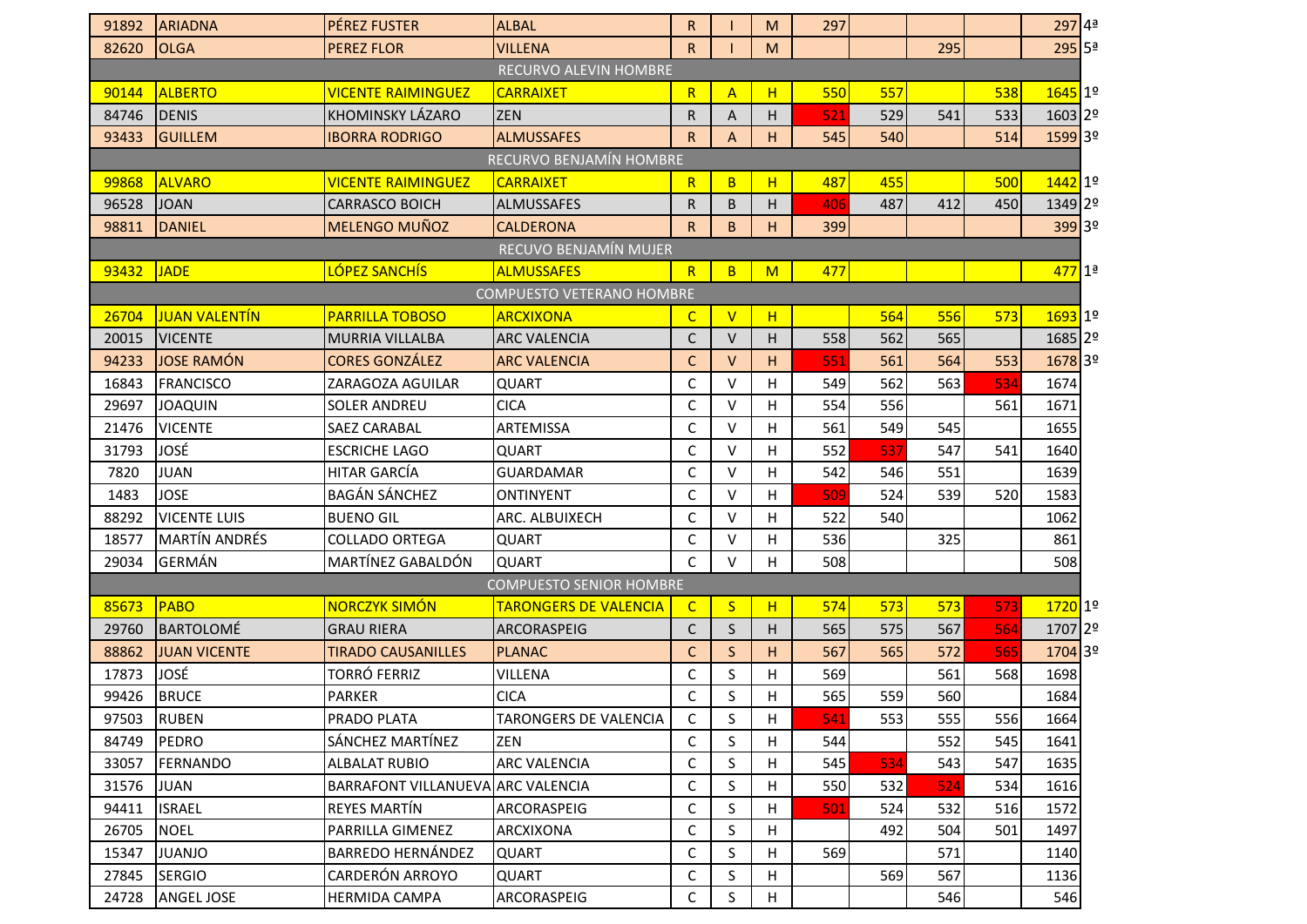| 29034 | <b>GERMÁN</b>      | MARTÍNEZ GABALDÓN        | <b>QUART</b>                      | $\mathsf C$  | $\sf S$        | Н           |     | 539 |     |     | 539                   |  |
|-------|--------------------|--------------------------|-----------------------------------|--------------|----------------|-------------|-----|-----|-----|-----|-----------------------|--|
| 88695 | <b>JOSE</b>        | CAÑABATE CATALÁN         | <b>VILLENA</b>                    | $\mathsf{C}$ | S              | н           |     |     | 517 |     | 517                   |  |
|       |                    |                          | <b>COMPUESTO SENIOR MUJER</b>     |              |                |             |     |     |     |     |                       |  |
| 93137 | <b>CRISTINA</b>    | <b>FONT JULIAN</b>       | <b>UNI. POLI. VALENCIA</b>        | $\mathsf{C}$ | S              | M           | 546 | 554 | 546 |     | $1646$ 1ª             |  |
|       |                    |                          | <b>COMPUESTO CADETE HOMBRE</b>    |              |                |             |     |     |     |     |                       |  |
| 92084 | PABLO              | ZARAGOZA UREÑA           | <b>QUART</b>                      | $\mathsf{C}$ | $\mathsf{C}$   | н           | 542 | 526 | 530 | 540 | $1612$ 1 <sup>o</sup> |  |
| 81833 | <b>JOEL</b>        | CALDERÓN ARROYO          | <b>QUART</b>                      | C            | $\mathsf C$    | Н           |     | 570 | 553 |     | 1123 2º               |  |
| 98126 | <b>CARLOS</b>      | <b>GALLARDO JOVER</b>    | <b>SANVIARCO</b>                  | $\mathsf{C}$ | C              | H.          |     |     | 327 | 155 | 482 3º                |  |
|       |                    |                          | <b>COMPUESTO CADETE MUJER</b>     |              |                |             |     |     |     |     |                       |  |
| 31715 | <b>BEATRIZ</b>     | <b>POLO PALACIOS</b>     | <b>ALMUSSAFES</b>                 | $\mathsf{C}$ | $\overline{C}$ | M           |     | 560 |     | 559 | 1119 1ª               |  |
|       |                    |                          | <b>COMPUESTO INFANTIL HOMBRE</b>  |              |                |             |     |     |     |     |                       |  |
| 89418 | <b>HECTOR</b>      | <b>MONFORT PASTOR</b>    | <b>ARC VALENCIA</b>               | $\mathsf{C}$ |                | H           | 407 | 415 | 438 |     | 1260 1º               |  |
|       |                    |                          | <b>COMPESTO INFANTIL MUJER</b>    |              |                |             |     |     |     |     |                       |  |
| 83575 | MONICA             | <b>CONGLIO GRAU</b>      | <b>CARRAIXET</b>                  | $\mathsf{C}$ |                | M           |     | 559 | 563 | 569 | $1691$ $1a$           |  |
|       |                    |                          | <b>COMPEUESTO BENJAMÍN HOMBRE</b> |              |                |             |     |     |     |     |                       |  |
| 81829 | <b>ALEX</b>        | <b>GRAU BEJAR</b>        | <b>ARCORASPEIG</b>                | $\mathsf{C}$ | B              | H           | 556 | 520 | 558 |     | $1634$ 1º             |  |
|       |                    |                          | <b>ESTANDAR SENIOR HOMBRE</b>     |              |                |             |     |     |     |     |                       |  |
| 82111 | <b>DAVID</b>       | <b>OLGADO GARCÍA</b>     | <b>ARC VALENCIA</b>               | Ε            | <sub>S</sub>   | H           | 545 | 537 | 542 | 540 | 1627 1º               |  |
| 23432 | <b>MIGUEL</b>      | <b>ZAPATA</b>            | <b>CARRAIXET</b>                  | $\mathsf E$  | $\mathsf S$    | н           | 527 | 523 | 524 | 520 | 1574 2º               |  |
| 89464 | <b>JUAN</b>        | <b>MENA PONCE</b>        | <b>CALDERONA</b>                  | $\mathsf E$  | $\mathsf{S}$   | H           | 519 | 516 | 527 | 510 | 1562 3º               |  |
| 7580  | <b>ABELIO</b>      | <b>GONZALEZ PLANES</b>   | VILLENA                           | $\mathsf E$  | $\sf S$        | н           |     |     | 540 |     | 540                   |  |
| 85131 | CARMELO            | MARTÍNEZ CARBONELL       | <b>CARRAIXET</b>                  | E            | S              | Н           |     | 536 |     |     | 536                   |  |
| 98109 | <b>JOSE LUIS</b>   | PÉREZ MARTÍNEZ           | QUART                             | E            | $\sf S$        | Н           | 508 |     |     |     | 508                   |  |
| 95233 | <b>VICENTE</b>     | PEREZ TOMÁS              | VILLENA                           | $\mathsf E$  | $\sf S$        | $\mathsf H$ |     |     | 506 |     | 506                   |  |
| 95233 | CARLOS             | <b>ESPEJO CRUZ</b>       | VILLENA                           | E            | S              | H           |     |     | 418 |     | 418                   |  |
|       |                    |                          | <b>ESTANDAR SENIOR MUJER</b>      |              |                |             |     |     |     |     |                       |  |
| 91109 | <b>CRISTINA</b>    | <b>AROUTIOUNOVA</b>      | <b>ALIARC</b>                     | E            | $\mathsf{S}$   | M           | 522 | 515 | 526 | 506 | $1563$ $1^{\circ}$    |  |
|       |                    |                          | <b>DESNUDO SENIOR HOMBRE</b>      |              |                |             |     |     |     |     |                       |  |
| 33055 | <b>ENRIQUE</b>     | <b>JUANES PEÑA</b>       | <b>ARC VALENCIA</b>               | D            | S              | н           | 557 | 471 | 483 | 510 | 1464 1º               |  |
| 98611 | <b>LUIS</b>        | CERDÁ RIVERA             | <b>ONTINYENT</b>                  | D            | S              | н           | 526 | 403 | 429 | 437 | 1269 2º               |  |
| 71025 | <b>CAMILO</b>      | <b>HUESCA GANDÍA</b>     | <b>VILLENA</b>                    | D            | S              | Н           | 506 | 396 | 462 | 387 | 1245 3º               |  |
| 96747 | <b>JOSE HECTOR</b> | OLIVARES MORELLÁ         | ALBAL                             | D            | S              | Н           | 505 |     | 335 | 348 | 1188                  |  |
| 31855 | <b>LUIS</b>        | <b>CANO NAVARRO</b>      | QUART                             | D            | S              | н           | 575 | 524 |     |     | 1099                  |  |
| 91879 | <b>JUAN CARLOS</b> | <b>MONTOLIU GUERRERO</b> | ARC. CULLERA                      | D            | S              | н           | 505 |     |     |     | 505                   |  |
| 91891 | <b>LUIS</b>        | PÉREZ FERRANDO           | ALBAL                             | D            | S              | н           | 489 |     |     |     | 489                   |  |
| 89450 | <b>ANTONIO</b>     | RODRÍGUEZ VIVAS          | <b>DUCAL ARCH</b>                 | D            | S              | H           | 478 |     |     |     | 478                   |  |
|       |                    |                          | <b>DESNUDO SENIOR MUJER</b>       |              |                |             |     |     |     |     |                       |  |
| 31713 | VICENTA MARÍA      | PALACIOS PLANELLES       | <b>ALMUSSAFES</b>                 | D            | S              | M           | 534 | 454 |     |     | 988                   |  |
| 99876 | <b>EVA MARÍA</b>   | <b>DREWNIOK</b>          | <b>BENISSA</b>                    | D            | S              | M           | 548 | 437 |     |     | 985                   |  |
|       |                    |                          | <b>INSTINTIVO SENIOR HOMBRE</b>   |              |                |             |     |     |     |     |                       |  |
|       |                    |                          |                                   |              |                |             |     |     |     |     |                       |  |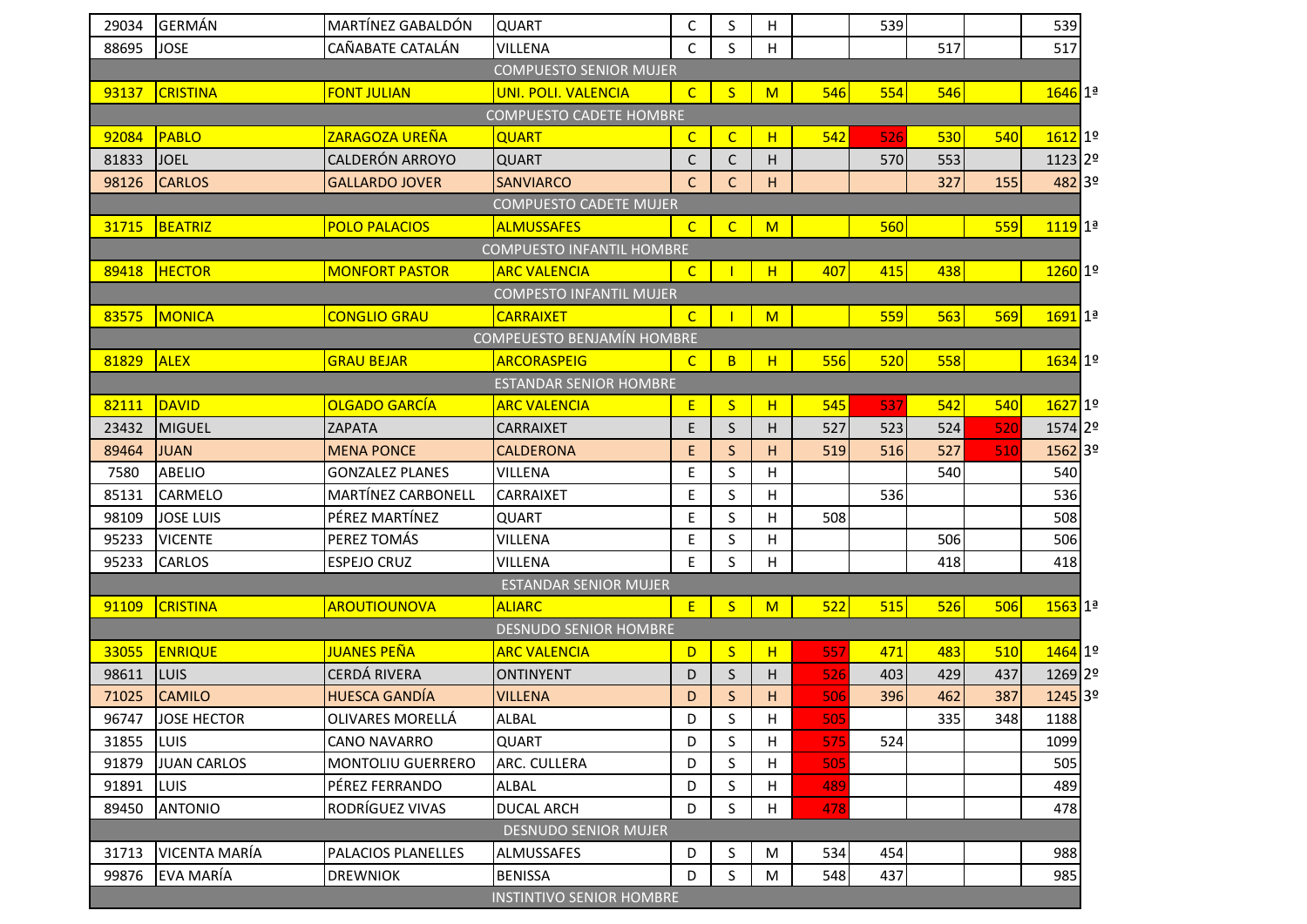| 93575  | ROBERTO                 | <b>OVIEDO HERNÁNDEZ</b>           | <b>ONTINYENT</b>                    |    | S              | H           |     | 239 | 196 | 225 | $660$ 1º              |  |
|--------|-------------------------|-----------------------------------|-------------------------------------|----|----------------|-------------|-----|-----|-----|-----|-----------------------|--|
| 95581  | <b>FERNANDO</b>         | <b>FONS PASTOR</b>                | <b>DUCAL ARCH</b>                   |    | $\mathsf{S}$   | H           | 210 | 192 | 206 | 219 | 635 2º                |  |
| 21260  | <b>LUIS JORGE</b>       | <b>CEREZAL GARRIDO</b>            | ARCORASPEIG                         |    | $\mathsf S$    | H           | 179 | 167 | 138 | 178 | 524 39                |  |
| 33053  | <b>SANTIAGO</b>         | <b>VIVES SIGNEA</b>               | <b>BENISSA</b>                      |    | S              | н           | 167 | 168 | 180 | 165 | 515                   |  |
| 16355  | PEDRO                   | MELENCHÓN MARTINEZ                | <b>VILLENA</b>                      |    | S              | H           |     |     | 221 | 212 | 433                   |  |
| 82544  | <b>VICENTE</b>          | MUÑOZ DEL PINO                    | <b>ARC VALENCIA</b>                 |    | S              | H           | 219 | 211 |     |     | 430                   |  |
| 84751  | <b>JUAN</b>             | <b>VINACHES SORIANO</b>           | ZEN                                 |    | S              | $\mathsf H$ |     |     | 201 | 201 | 402                   |  |
| 91683  | <b>JUAN ANTONIO</b>     | GÓMEZ GÓMEZ                       | <b>ARC VALENCIA</b>                 |    | S              | H           | 160 | 154 |     |     | 314                   |  |
| 27152  | <b>EMILIANO</b>         | <b>LUJAN SALVADOR</b>             | <b>ARC VALENCIA</b>                 |    | S              | н           | 196 |     |     |     | 196                   |  |
| 82600  | <b>ANTONIO</b>          | DÍAZ PICAZO                       | <b>CULLERA</b>                      |    | S              | H           | 155 |     |     |     | 155                   |  |
| 95191  | <b>JOSE MIGUEL</b>      | <b>MARÍN MONTILLA</b>             | <b>GUARDAMAR</b>                    |    | S              | H           |     | 140 |     |     | 140                   |  |
| 29831  | <b>ENRIQUE JAVIER</b>   | MARTÍNEZ ASENSE                   | CALDERONA                           | -1 | S              | Н           | 94  |     |     |     | 94                    |  |
| 93377  | <b>ENRIC</b>            | PIRIS RUANO                       | <b>CULLERA</b>                      |    | S              | H           | 81  |     |     |     | 81                    |  |
|        |                         |                                   | <b>INSTINTIVO SENIOR MUJER</b>      |    |                |             |     |     |     |     |                       |  |
| 89056  | <b>ANA BELÉN</b>        | <b>LEMA DAMOTA</b>                | <b>BENISSA</b>                      |    | S              | M           | 168 | 157 | 223 | 223 | $614$ 1ª              |  |
| 92290  | <b>ALBA</b>             | GARCÍA-ABADILLO PÉREZ ARCORASPEIG |                                     |    | S              | M           | 120 | 180 | 198 | 161 | $539 2^{\frac{a}{2}}$ |  |
| 23368  | <b>CARMEN</b>           | <b>BENAVENT FONS</b>              | <b>ARC VALENCIA</b>                 |    | $\mathsf S$    | M           | 127 | 167 | 157 | 184 | $508$ 3ª              |  |
| 33063  | MARÍA JOSÉ              | ALBENTOSA HERRAIZ                 | <b>ARC VALENCIA</b>                 |    | S              | M           | 139 | 160 | 147 |     | 446                   |  |
|        |                         |                                   | <b>INSTINTIVO ALEVIN HOMBRE</b>     |    |                |             |     |     |     |     |                       |  |
| 97013  | RAFAEL                  | <b>RODRÍGUEZ REYNA</b>            |                                     |    | $\overline{A}$ | H           | 363 |     |     |     | $363$ 1º              |  |
|        |                         |                                   | <b>INSTINTIVO PREBENJAMÍN MUJER</b> |    |                |             |     |     |     |     |                       |  |
| 95579  | <b>NATALIA</b>          | <b>FONS MAHIQUES</b>              |                                     |    | PB             | M           | 245 | 213 |     |     | 458 1º                |  |
|        |                         |                                   | LONGBOW SENIOR HOMBRE               |    |                |             |     |     |     |     |                       |  |
| 84222  | <b>SANTIAGO</b>         | <b>COBACHO CASTILLO</b>           | <b>CARRAIXET</b>                    | L  | S              | H           | 195 | 197 | 226 | 171 | $618$ 1 <sup>o</sup>  |  |
| 29407  | <b>DAVID</b>            | <b>ORTIZ CORET</b>                | <b>TARONGERS DE VALENCIA</b>        | L  | S              | H           | 180 | 172 | 198 | 166 | 550 2º                |  |
| 82102  | <b>VIENTE FRANCISCO</b> | <b>ENRIQUE FERRADA</b>            | <b>TARONGERS DE VALENCIA</b>        | L  | S              | н           | 185 | 156 |     | 191 | 532 3º                |  |
| 93382  | <b>EVARISTO</b>         | ALCARAZ MOLINA                    | SANTA LUCÍA                         | L  | S              | $\mathsf H$ | 162 | 168 | 169 | 143 | 499                   |  |
| 96912  | <b>JUAN RAMÓN</b>       | PATIÑO ANDREU                     | <b>GUARDAMAR</b>                    | L  | S              | H           | 187 | 142 |     | 169 | 498                   |  |
| 93745  | <b>ALEJANDRO</b>        | CABRAL COLON                      | ARCORASPEIG                         | L  | S              | Н           | 116 | 144 | 160 | 147 | 451                   |  |
| 29763  |                         |                                   |                                     |    |                |             |     |     |     |     |                       |  |
|        | <b>ANTONIO JUAN</b>     | <b>MARTÍNEZ TRIGO</b>             | <b>CULLERA</b>                      | L  | S              | н           | 198 |     |     |     | 198                   |  |
| 27680  | <b>MARIANO</b>          | MUÑOZ LORENTE                     | ARC VALENCIA                        | L  | S              | н           | 197 |     |     |     | 197                   |  |
| 20862  | <b>JAVIER</b>           | CHULVI ROSELLÓ                    | <b>ARC VALENCIA</b>                 | L  | S              | H           | 189 |     |     |     | 189                   |  |
| 29250  | CARLOS                  | PARPAL TORRENTE                   | VILLENA                             | L  | S              | H           |     |     | 138 |     | 138                   |  |
| 16344  | <b>JUAN CARLOS</b>      | BERNABÉ                           | SANTA LUCÍA                         | L  | S              | H           |     |     |     | 138 | 138                   |  |
| 101211 | <b>JOSE LUIS</b>        | PRECIADO HERNANDEZ                | SANTA LUCÍA                         | L  | S              | Н           |     |     |     | 135 | 135                   |  |
| 101212 | <b>JOSE MIGUEL</b>      | <b>MARTÍNEZ CORTÉS</b>            | SANTA LUCÍA                         | L  | S              | $\mathsf H$ |     |     |     | 78  | 78                    |  |
|        |                         |                                   | <b>LONGBOW SENIOR MUJER</b>         |    |                |             |     |     |     |     |                       |  |